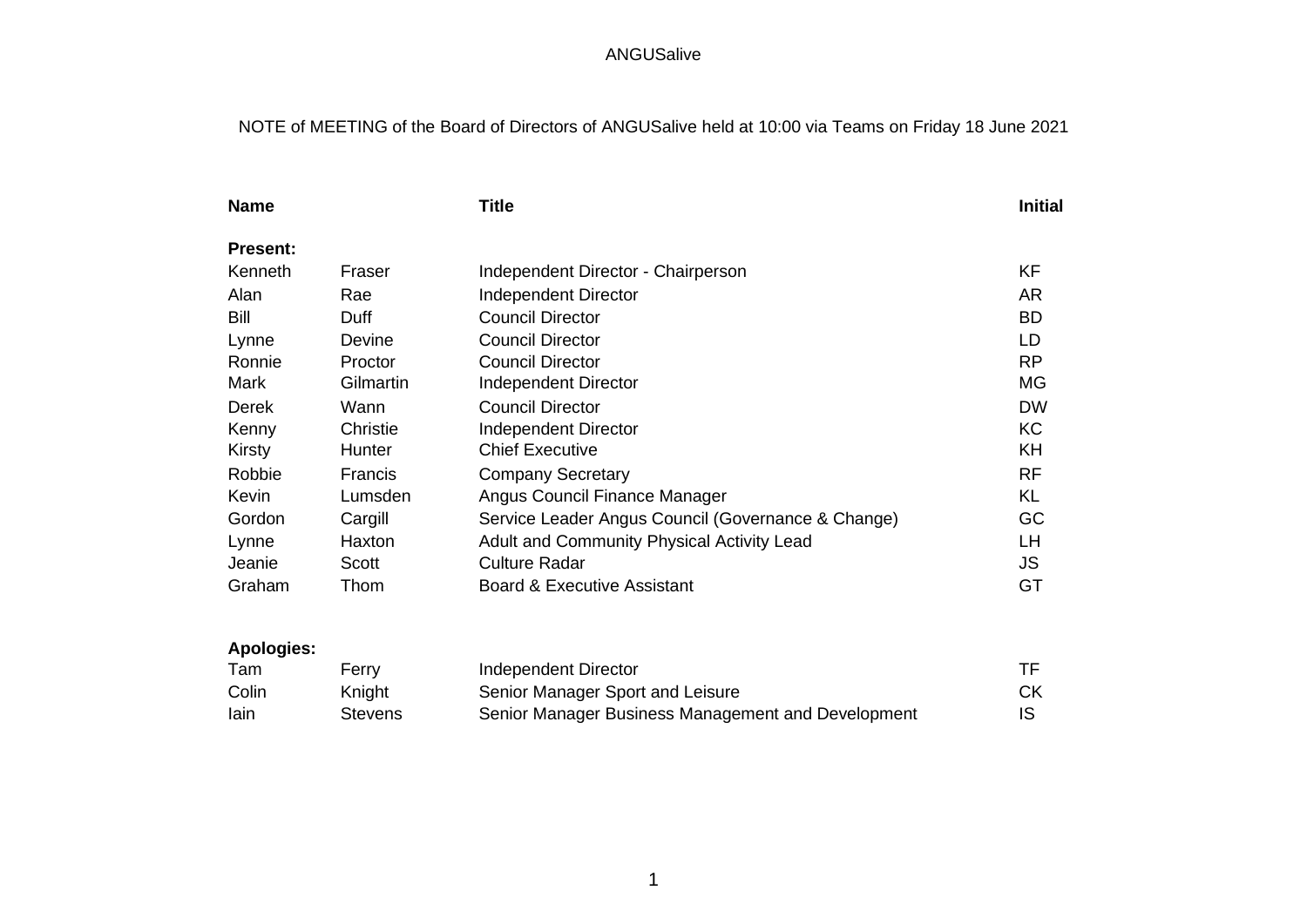| Item No | <b>Note</b>                                                                                                                                                                                                                                                                                                                                                                                                                                                                                                                                                                                                                                                                    |
|---------|--------------------------------------------------------------------------------------------------------------------------------------------------------------------------------------------------------------------------------------------------------------------------------------------------------------------------------------------------------------------------------------------------------------------------------------------------------------------------------------------------------------------------------------------------------------------------------------------------------------------------------------------------------------------------------|
| 1.      | <b>Welcome &amp; Apologies</b>                                                                                                                                                                                                                                                                                                                                                                                                                                                                                                                                                                                                                                                 |
|         | KF welcomed everyone to the meeting and noted apologies.                                                                                                                                                                                                                                                                                                                                                                                                                                                                                                                                                                                                                       |
|         | Apologies: Tam Ferry, Iain Stevens, Colin Knight.                                                                                                                                                                                                                                                                                                                                                                                                                                                                                                                                                                                                                              |
| 2.      | <b>Declarations of Interest</b>                                                                                                                                                                                                                                                                                                                                                                                                                                                                                                                                                                                                                                                |
|         | Directors were asked to consider whether they had any declarations of interest in relation to any item on the agenda<br>for the meeting.                                                                                                                                                                                                                                                                                                                                                                                                                                                                                                                                       |
|         | No declarations were made.                                                                                                                                                                                                                                                                                                                                                                                                                                                                                                                                                                                                                                                     |
| 3.      | 13_21_Angus Cultural Strategy Publication and Implementation                                                                                                                                                                                                                                                                                                                                                                                                                                                                                                                                                                                                                   |
|         | JS thanked the Board for the opportunity to work as partner on this important project and noted the Board's decision<br>to keep working on the project throughout the pandemic showed good commitment to sector.                                                                                                                                                                                                                                                                                                                                                                                                                                                               |
|         | JS provided a background overview of the development of the Angus Cultural Strategy including the research and<br>consultation processes. She noted the development of the website and its content had allowed progress and interim<br>reports to be shared with the key stakeholders throughout the process. It was highlighted the strategy reflects the<br>views and opinions of partners who are keen to showcase what Angus has to offer culturally and are passionate<br>about what can be achieved in the area. Mapping exercises highlighted the large number of cultural and heritage<br>assets throughout Angus in addition to ANGUSalive's own extensive portfolio. |
|         | JS highlighted the four key opportunities identified within the strategy and these are:<br>Building ambitious cultural regeneration and rural ecotourism<br>$\bullet$<br>Developing a community-driven, cohesive, region-wide cultural programme<br>$\bullet$<br>Driving young peoples' cultural entitlement, confidence and skills<br>Sector capacity building - value for money                                                                                                                                                                                                                                                                                              |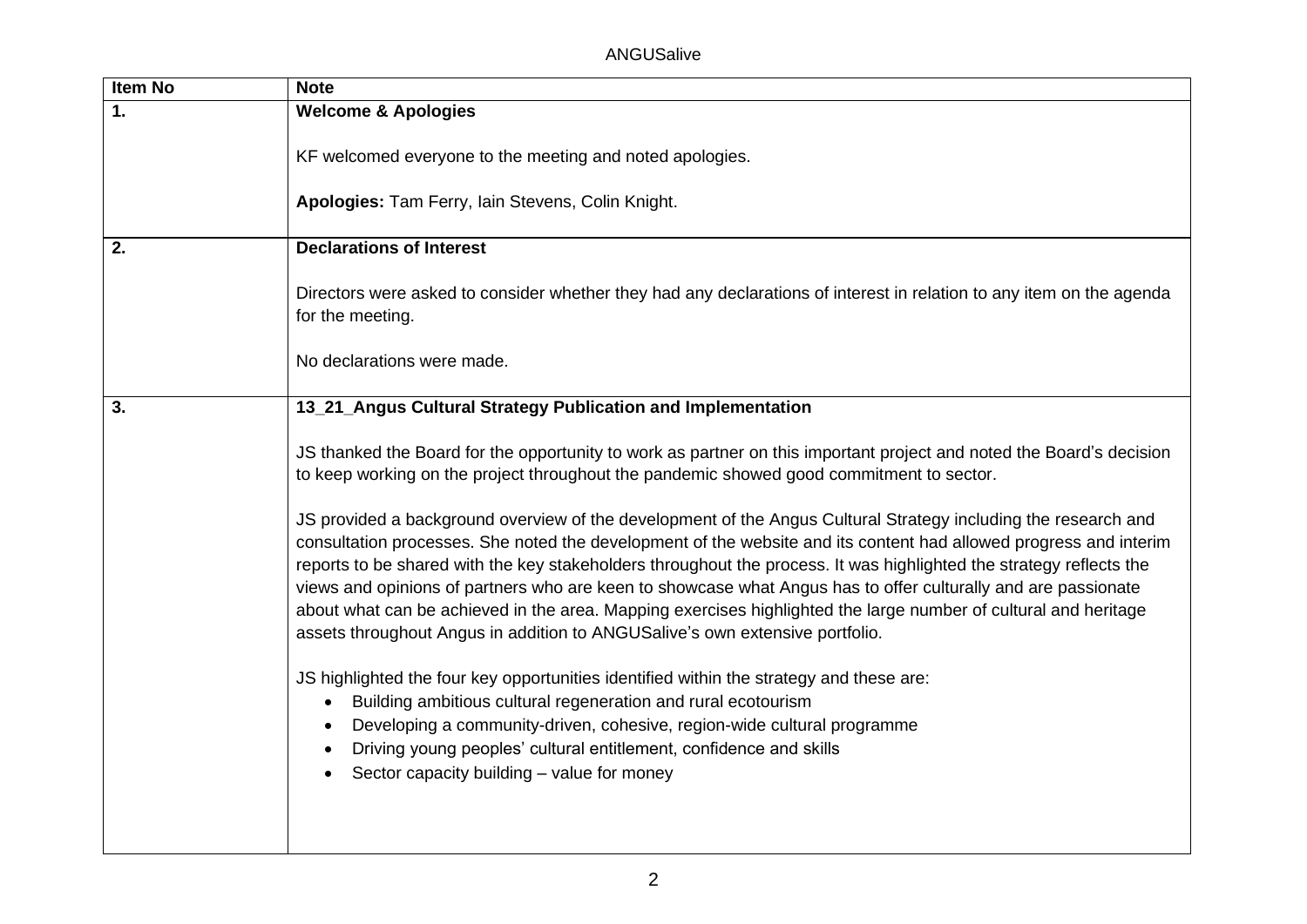| JS noted that in terms of the strategy itself, it will be based on six key pillars. These are:                       |
|----------------------------------------------------------------------------------------------------------------------|
| 1. Vision                                                                                                            |
| Everyone in Angus has pride in, values and shares our rich heritage and contemporary cultural offer<br>$\bullet$     |
| 2. Mission                                                                                                           |
| Angus is internationally recognised as a thriving, sustainable and innovative cultural region embracing its          |
| communities and welcoming visitors                                                                                   |
| 3. Needs                                                                                                             |
| <b>Nurture &amp; Protect</b><br>$\bullet$                                                                            |
| Access & Inclusion                                                                                                   |
| Sustain & Develop<br>$\bullet$                                                                                       |
| 4. Priorities                                                                                                        |
| • Place                                                                                                              |
| People                                                                                                               |
| <b>Culture &amp; Heritage Economy</b><br>$\bullet$                                                                   |
| 5. Aims                                                                                                              |
| Culture is transforming Angus<br>$\bullet$                                                                           |
| Culture is empowering Angus' communities<br>$\bullet$                                                                |
| Culture is adding value to the Angus economy<br>$\bullet$                                                            |
| 6. Guiding Principles                                                                                                |
| Work collectively<br>$\bullet$                                                                                       |
| Champion our strengths<br>$\bullet$                                                                                  |
| Look outwards<br>$\bullet$                                                                                           |
| Be bold                                                                                                              |
| Embrace digital<br>$\bullet$                                                                                         |
| Follow best practice<br>$\bullet$                                                                                    |
|                                                                                                                      |
| JS updated the Board on how the strategy will be delivered, its governance, resource and partnerships which should   |
| be put in place between June and December 2021. She highlighted the strategy's recommendation for using a            |
| consortium model as this brings together and represents key partners and ensures collective ownership. The           |
| consortium model also allows a greater degree of flex to deal with changes in moving forward to meet challenges.     |
|                                                                                                                      |
| There was discussion about the level of engagement with the consultation process and some of the wording in the      |
| document. Directors also discussed possibilities for ecotourism linking with the Cairngorms National Park, a bid for |

City of Culture 2025, and the potential routes to attract investment such as linking with the COP26 event in Glasgow.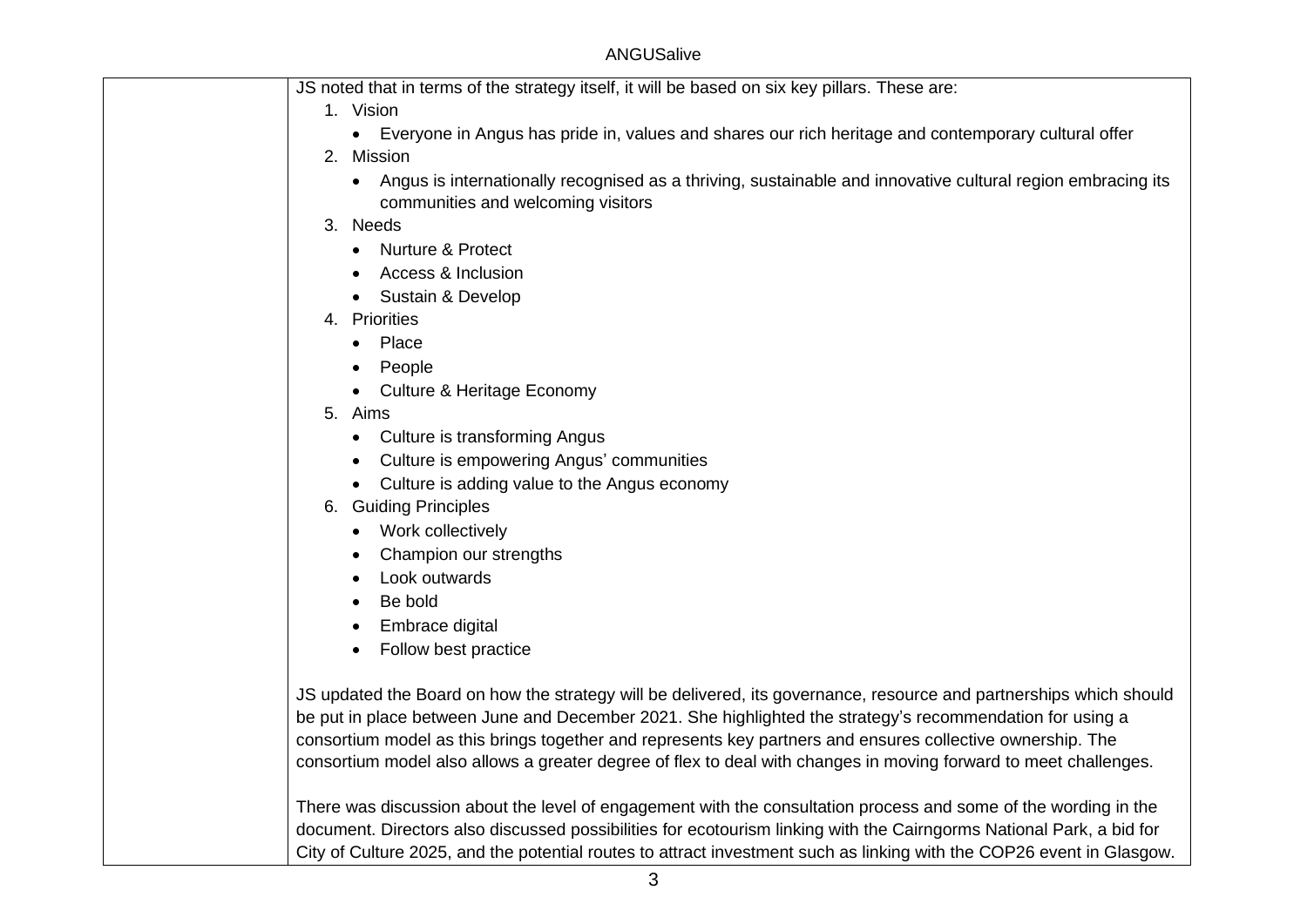|    | KH confirmed we are part of a joint application to the Climate Beacons fund and are working on the second stage of<br>the bid after getting through the first phase of the process.                                                                                                                                                                         |
|----|-------------------------------------------------------------------------------------------------------------------------------------------------------------------------------------------------------------------------------------------------------------------------------------------------------------------------------------------------------------|
|    | Directors discussed approaches to increase involvement levels and participation of young people in cultural events<br>and spaces.                                                                                                                                                                                                                           |
|    | Directors were asked to note the progress to date and to approve the Angus Cultural Strategy and also<br>ANGUSalive's contribution to its delivery.                                                                                                                                                                                                         |
|    | Decision: All directors present approved the proposals made in this report.                                                                                                                                                                                                                                                                                 |
|    | JS left the meeting.                                                                                                                                                                                                                                                                                                                                        |
| 4. | 14_21_Sport & Physical Activity Framework Publication and Implementation                                                                                                                                                                                                                                                                                    |
|    | LH gave an update on the Sport & Physical Activity Framework progress. She provided a recap of the consultation<br>process and noted work is continuing to align to the National Framework.                                                                                                                                                                 |
|    | LH advised future work includes implementation of the five key themes:<br>1. developing a skilled network of people,                                                                                                                                                                                                                                        |
|    | 2. ensuring sport and physical activity is accessible for all in Angus,                                                                                                                                                                                                                                                                                     |
|    | 3. developing seamless pathways between schools and clubs,<br>4. helping communities to be empowered,                                                                                                                                                                                                                                                       |
|    | 5. ensure PE is delivered at the highest standard for all children in Angus.                                                                                                                                                                                                                                                                                |
|    | LH noted each key theme has a working group which is tasked with creating an action plan for how each outcome<br>will be delivered and will be held accountable for its successful implementation. Each working group will be overseen<br>by a strategic lead and chairing responsibilities will be offered as a development opportunity to those involved. |
|    | LH highlighted the next steps will include a soft online launch on Monday 19 July 2021 which may be followed with a<br>hard launch in September 2021 once restrictions have eased for gatherings in person.                                                                                                                                                 |
|    | There was discussion around provision within the framework for older adults.                                                                                                                                                                                                                                                                                |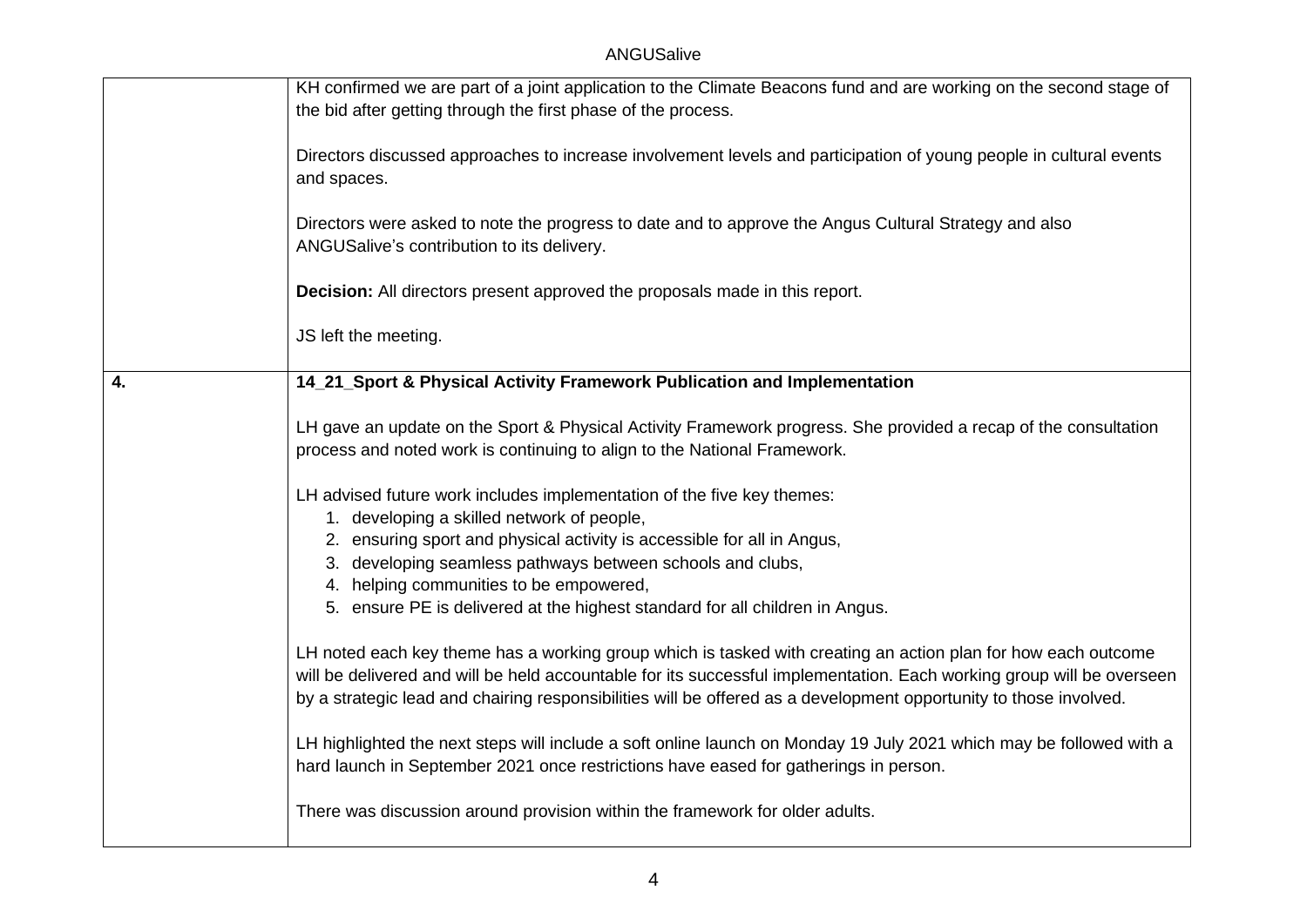|    | LH confirmed that as part of the consultation process, work had been done with community sports hubs about<br>providing for older adults, but they had highlighted internally this was an area which required more detail and would<br>be part of the planning process moving forward.<br>LH invited KC to join the Steering Group overseeing the strategic elements of the implementation. KC thanked LH<br>and accepted this position as the Board representative. |
|----|----------------------------------------------------------------------------------------------------------------------------------------------------------------------------------------------------------------------------------------------------------------------------------------------------------------------------------------------------------------------------------------------------------------------------------------------------------------------|
|    | The Board were asked to note the progress to date and confirm their support of the proposed next steps.                                                                                                                                                                                                                                                                                                                                                              |
|    | Decision: All directors present approved the proposals made in this report.<br>LH left the meeting.                                                                                                                                                                                                                                                                                                                                                                  |
| 5. | Minutes of Full Board Meeting on Friday 16 April 2021                                                                                                                                                                                                                                                                                                                                                                                                                |
|    | Directors were asked to consider whether the minute of the previous Board meeting provided an accurate<br>representation of the meeting. RP proposed that the minute was accurate, and LD seconded.                                                                                                                                                                                                                                                                  |
|    | <b>Matters arising</b>                                                                                                                                                                                                                                                                                                                                                                                                                                               |
|    | KH referenced the action to bring the risk update overview and advised it will be carried forward to 24 September<br>2020 Board meeting since the Risk Management Review Group has not met again since the report was last<br>presented.                                                                                                                                                                                                                             |
|    | ACTION: IS to provide risk update overview to next Board meeting.                                                                                                                                                                                                                                                                                                                                                                                                    |
|    | KH A management structure had been requested and this will form part of the leadership review paper in this<br>meeting.                                                                                                                                                                                                                                                                                                                                              |
|    | KH had noted that any urgent spending requests for the R&R fund would be brought to this meeting but there were<br>none of this nature so a full suite of proposals will be presented at a future meeting once consider by the team.                                                                                                                                                                                                                                 |
|    | It was confirmed that KL would provide Directors with a finance overview at the next Development Day. Directors<br>were asked to provide GT with information if there was any specific content they wished to cover in this session.                                                                                                                                                                                                                                 |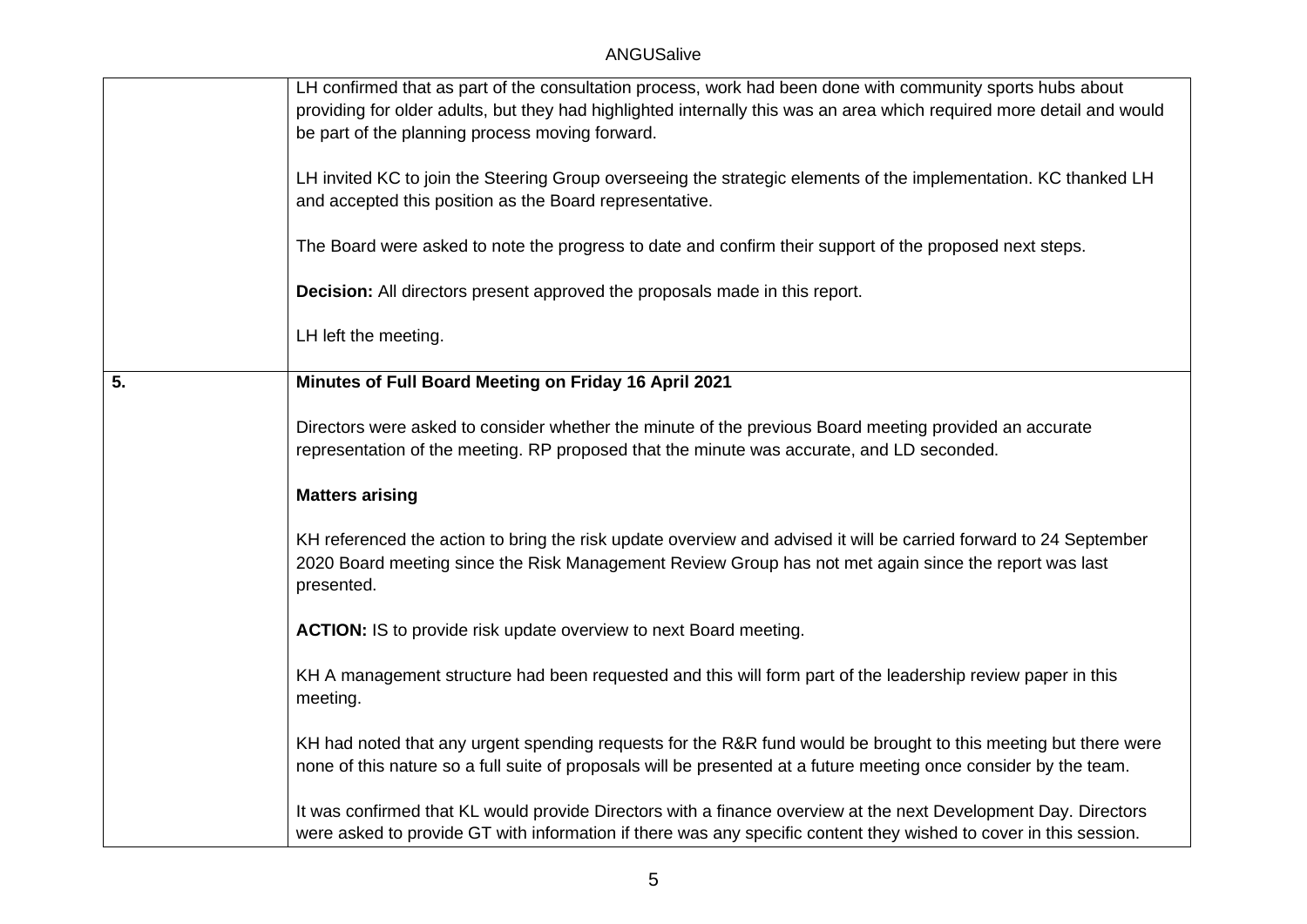|    | PM had been requested to produce a timeline for the Transformation Project which will be presented at this meeting.                                                                                                                                                                                                                                                 |
|----|---------------------------------------------------------------------------------------------------------------------------------------------------------------------------------------------------------------------------------------------------------------------------------------------------------------------------------------------------------------------|
|    | TF had requested the minute of previous Board meetings be uploaded to the ANGUSalive website. GT confirmed<br>this had now been done.                                                                                                                                                                                                                               |
| 6. | Minutes of Recovery Briefing on Friday 04 June 2021                                                                                                                                                                                                                                                                                                                 |
|    | Directors were asked to consider whether the minute of the previous Board meeting showed an accurate reflection of<br>the meeting. LD proposed that the minute was accurate, and MG seconded.                                                                                                                                                                       |
|    | <b>Matters arising</b>                                                                                                                                                                                                                                                                                                                                              |
|    | KH noted that contact has been made with Kirriemuir Rotary Club and we are awaiting invite details from them. RP<br>will contact the club to help this process.                                                                                                                                                                                                     |
|    | GT confirmed the requisite information had been forwarded to RF to confirm MG's appointment to the CLT Trading<br>Sub-Committee.                                                                                                                                                                                                                                    |
|    | KH confirmed the video to launch RSA Ages of Wonder Exhibitions at Meffan Museum & Art Gallery and Montrose<br>Museum is finalised. KH thanked Kenny Christie for his contribution and noted there are visitors booked in already so<br>hopefully this nationally significant flagship exhibition will help to encourage visitors indoors over the next six months. |
|    | KH provided an update on the current staffing situation in Countryside Adventure, further to extensive detail shared<br>at Recovery Briefing #01 on 4 June 2021. She noted the Countryside Adventure Recovery Manager is in post and<br>working to advance plans with the team, all seasonal posts are filled, and Kickstart Scheme recruitment is underway.        |
|    | KH confirmed work is continuing in conjunction with Angus Council's Reservoir Manger to reduce water levels in the<br>reservoirs at Monikie and Crombie Country Parks. We have engaged with the Risk, Resilience, and Safety Team<br>who will undertake a full Health & Safety audit when they have capacity.                                                       |
|    | LD noted there has been vandalism around Forfar Loch.                                                                                                                                                                                                                                                                                                               |
|    | KH acknowledged this and confirmed we have been working in partnership with both Angus Council and Police<br>Scotland towards improving this situation.                                                                                                                                                                                                             |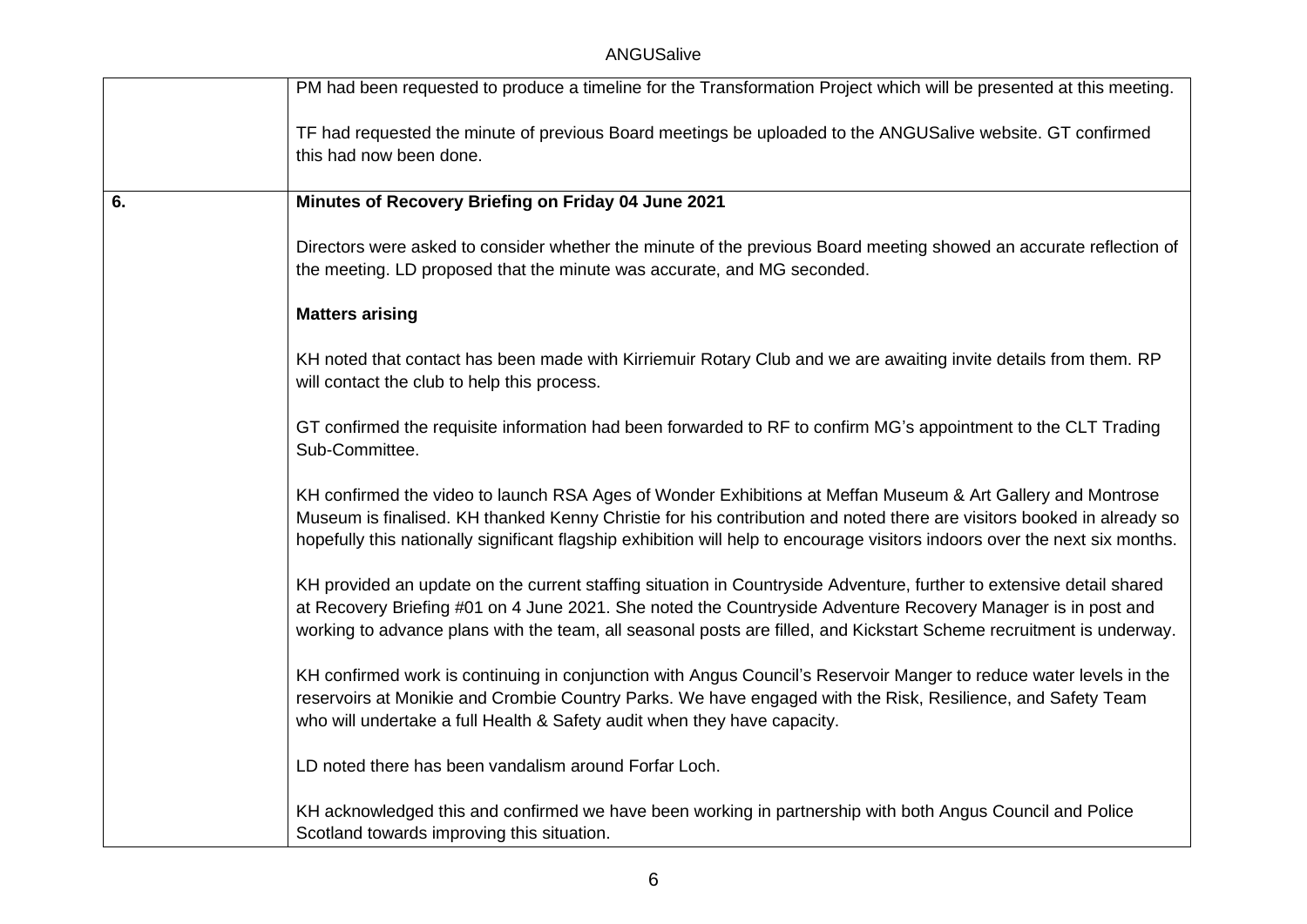|    | GC highlighted he had been made aware of the communication from a member of the public relating to Countryside<br>Adventure. He asked for assurance from KH and the Board that, in relation to the Services Specification, all<br>processes have been followed specifically the process of Managing Workforce Change.                                                                                                                                                                                             |
|----|-------------------------------------------------------------------------------------------------------------------------------------------------------------------------------------------------------------------------------------------------------------------------------------------------------------------------------------------------------------------------------------------------------------------------------------------------------------------------------------------------------------------|
|    | KH confirmed the Services Specification, with the exception of COVID-19 related restrictions and the work on the<br>reservoirs which ANGUSalive and Angus Council have both confirmed sits with Angus Council Roads Department, is<br>being delivered. She added that Managing Workforce Change requirements had been exceeded and we had been<br>guided by Angus Council HR team throughout the Organisational Review.                                                                                           |
| 7. | <b>Chief Executive Verbal Update</b>                                                                                                                                                                                                                                                                                                                                                                                                                                                                              |
|    | KH highlighted the Summer Holiday programme is live and to date there has been a good uptake from young people.                                                                                                                                                                                                                                                                                                                                                                                                   |
|    | KH noted the RSA Ages of Wonder exhibition is opening from Saturday 19 June 2021 at Meffan Museum & Art<br>Gallery and will then open in Montrose Museum from Saturday 26 June.                                                                                                                                                                                                                                                                                                                                   |
|    | KH confirmed there has been good customer engagement and uptake with the various land and water based<br>activities on offer through Countryside Adventure and encouraged Directors to have a look at the marketing and<br>communications material to get a flavour of the excellent work by the team in providing outdoor activities.                                                                                                                                                                            |
| 8. | 15_21_Finance & Audit Sub-Committee Information Report                                                                                                                                                                                                                                                                                                                                                                                                                                                            |
|    | BD provided Directors with an overview of the Finance & Audit Sub-Committee held on Friday 11 June 2021.                                                                                                                                                                                                                                                                                                                                                                                                          |
|    | BD highlighted the external auditors are satisfied so far and are continuing to progress the audit. He provided a<br>summary of the Finance Update and 2020/21 Year End Draft Statements which were covered by KL. Points to note<br>were the Going Concern position which is currently positive but will become more of a challenge since the 12-month<br>rolling period from the date of annual accounts signing is beyond March 2022, after which the Angus Council support<br>package is no longer confirmed. |
|    | Directors discussed the pension liability which KL noted is the biggest cost but is a notional number dictated by the<br>actuary for the pension fund using statistics to predict what the pension cost would be for those currently retired and<br>future indicative costs.                                                                                                                                                                                                                                      |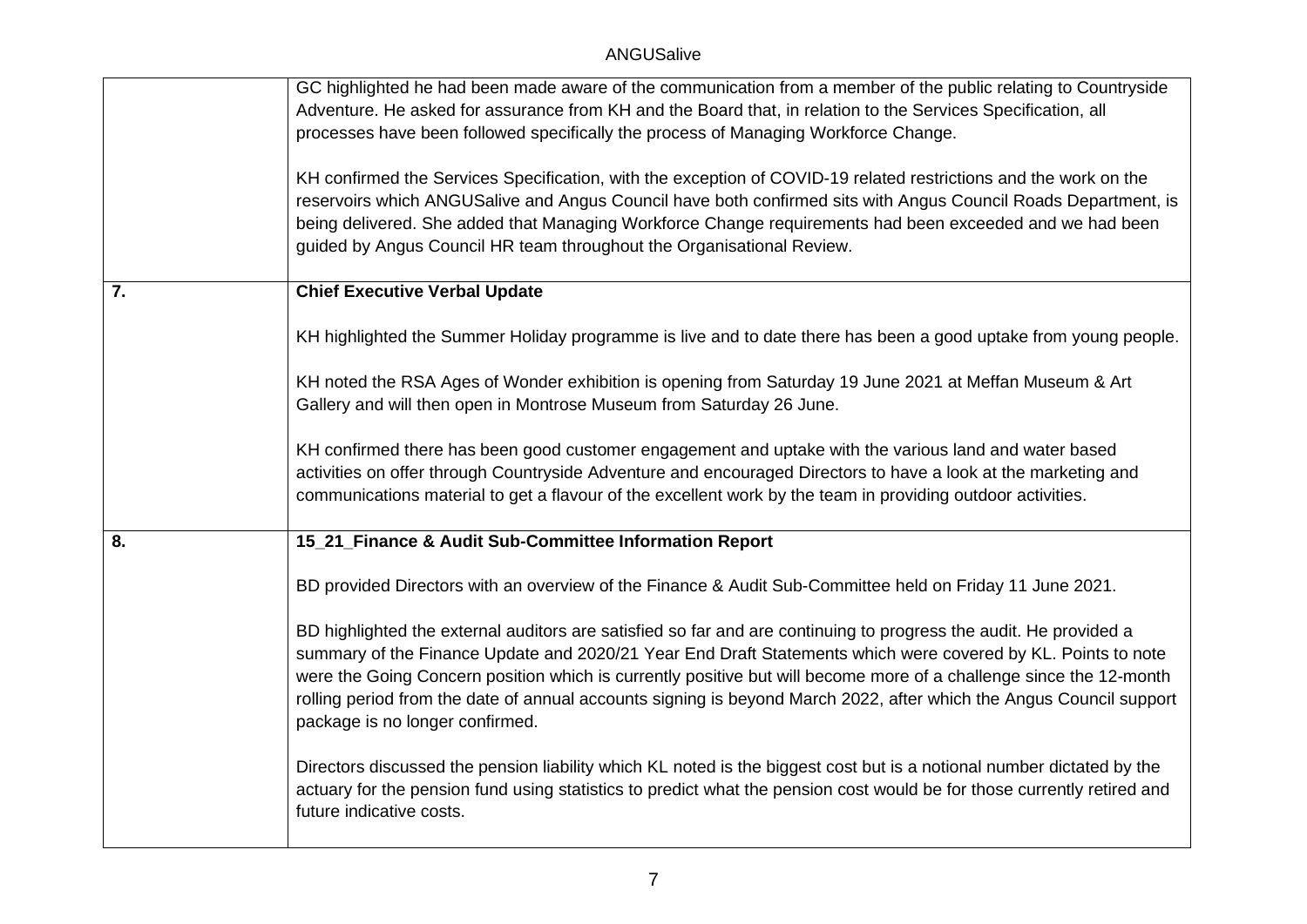|    | KH noted this pension liability figure can change significantly from year to year and is not indicative of current<br>performance of the charity and this is articulated in the corporate annual report to help explain the difference to our<br>partners, customers and stakeholders.                                                                                                                                                                                                                                                                                                                                                                                                                                                                                                                                                                                                                                                                                        |
|----|-------------------------------------------------------------------------------------------------------------------------------------------------------------------------------------------------------------------------------------------------------------------------------------------------------------------------------------------------------------------------------------------------------------------------------------------------------------------------------------------------------------------------------------------------------------------------------------------------------------------------------------------------------------------------------------------------------------------------------------------------------------------------------------------------------------------------------------------------------------------------------------------------------------------------------------------------------------------------------|
|    | BD highlighted that from the reports presented at the Sub-Committee meeting, it may be necessary during 2021/22<br>to access some of the Council support package for the charity to remain a going concern. One issue is the vastly<br>reduced amount being claimed through the CJRS along with all salaried employees receiving 100% wages whilst<br>income levels are still significantly lower than pre-Covid.                                                                                                                                                                                                                                                                                                                                                                                                                                                                                                                                                             |
|    | KH added we are working with KL and his team to finalise revenue budgets for 2021/22.                                                                                                                                                                                                                                                                                                                                                                                                                                                                                                                                                                                                                                                                                                                                                                                                                                                                                         |
|    | KL noted the draft group statement will go to Angus Council to be incorporated as part of their own draft group<br>accounts for scrutiny and audit purposes.                                                                                                                                                                                                                                                                                                                                                                                                                                                                                                                                                                                                                                                                                                                                                                                                                  |
|    | BD noted internal audit approved ANGUSalive Project Management process with no improvement recommendations.                                                                                                                                                                                                                                                                                                                                                                                                                                                                                                                                                                                                                                                                                                                                                                                                                                                                   |
| 9. | 16_21_Junior Membership                                                                                                                                                                                                                                                                                                                                                                                                                                                                                                                                                                                                                                                                                                                                                                                                                                                                                                                                                       |
|    | KH reminded the Board the bACTIVE Membership structure had previously been reviewed with Board and changes<br>approved for implementation from 1 January 2021. She noted that due to lockdown and closure of our facilities until<br>26 April 2021, it was agreed to provide extra time for the current bACTIVE membership structure to become more<br>established before making further changes. The one exception to this was for the Learn to Swim programme.                                                                                                                                                                                                                                                                                                                                                                                                                                                                                                              |
|    | KH confirmed that currently, if a child is not a bACTIVE member, they buy blocks of lessons and the block must be<br>paid in full prior to lessons commencing. This is administratively time consuming for employees to manage and does<br>not fit well with the new Scottish Swimming Learn to Swim Framework. We will therefore be introducing a new direct<br>debit option which will only cover the Learn to Swim programme and this will go live in August 2021. In addition to<br>their swimming lessons, participants will also have access to all ANGUSalive swimming pools to practice their skills<br>between lessons. With this transition we will also launch a new 'parent Portal' which will allow parents and guardians<br>to view the participants progress as they move through the levels. There continue to be the option to have a Junior<br>bACTIVE membership which includes other junior activities across our venues in addition to swimming lessons. |
|    |                                                                                                                                                                                                                                                                                                                                                                                                                                                                                                                                                                                                                                                                                                                                                                                                                                                                                                                                                                               |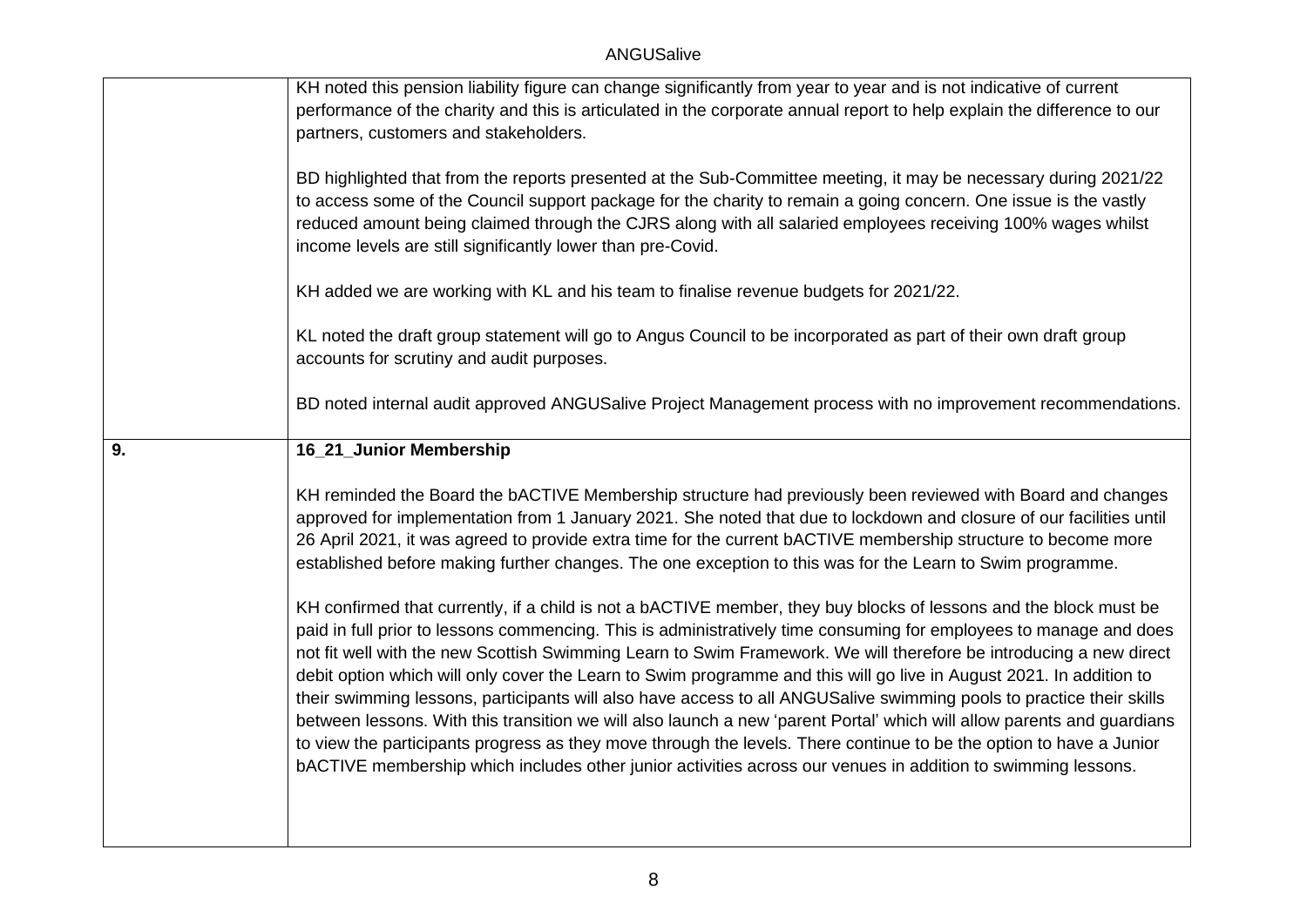|     | MG asked if there were any disadvantages to the new method of payment and whether anyone may be excluded            |
|-----|---------------------------------------------------------------------------------------------------------------------|
|     | because of this change.                                                                                             |
|     |                                                                                                                     |
|     | KH confirmed there will be a contingency method of payment in the case someone does not having a bank account       |
|     | and noted that ANGUSalive are favourably priced for Learn to Swim in comparison to other leisure trusts. She added  |
|     | that as part of the wider challenge of engaging children from low income families, work is being undertaken to      |
|     | engage various partners in order to provide free swimming for affected households. This may include using funding   |
|     | obtained through the Summer of Activity fund to provide an annual membership for affected children.                 |
|     |                                                                                                                     |
|     | KF suggest we take this discussion to a development day.                                                            |
|     |                                                                                                                     |
|     | AR noted there are a number of charities which will give to charities such as ANGUSalive for this express purpose   |
|     | and asked if there are any fund raising activities we can carry out internally.                                     |
|     |                                                                                                                     |
|     | The Board were asked to note the information contained within the report and approve the proposed next steps.       |
|     |                                                                                                                     |
|     |                                                                                                                     |
|     | Decision: All directors present approved the proposals made in this report.                                         |
|     |                                                                                                                     |
| 10. | 17_21_Transformation Project Timeline                                                                               |
|     |                                                                                                                     |
|     | GC provided some background context on the Transformation Project timeline.                                         |
|     |                                                                                                                     |
|     | GC confirmed the next ANGUSalive Update report is going to Angus Council for consideration on 24 June 2021. This    |
|     | report will be issued to Elected Members today and shared with the Board once available.                            |
|     |                                                                                                                     |
|     | GC noted the report covers the interim operating position and also the temporary return of three venues (Reid Hall, |
|     | Montrose Town Hall and Arbroath Community Centre) to Angus Council for the provision of NHS COVID-19                |
|     | vaccination centres until September 2021. Loss of income from these venues is acknowledged and it is expected the   |
|     | end date for the hand back period is likely to be extended. Due to this uncertainty it has been agreed ANGUSalive   |
|     | will not take bookings in these venues until 2022.                                                                  |
|     |                                                                                                                     |
|     | GC advised Elected Members will also be asked to provide delegated authority to the Director of Finance to release  |
|     | funds from the Council support package to the charity over the recess should they be required.                      |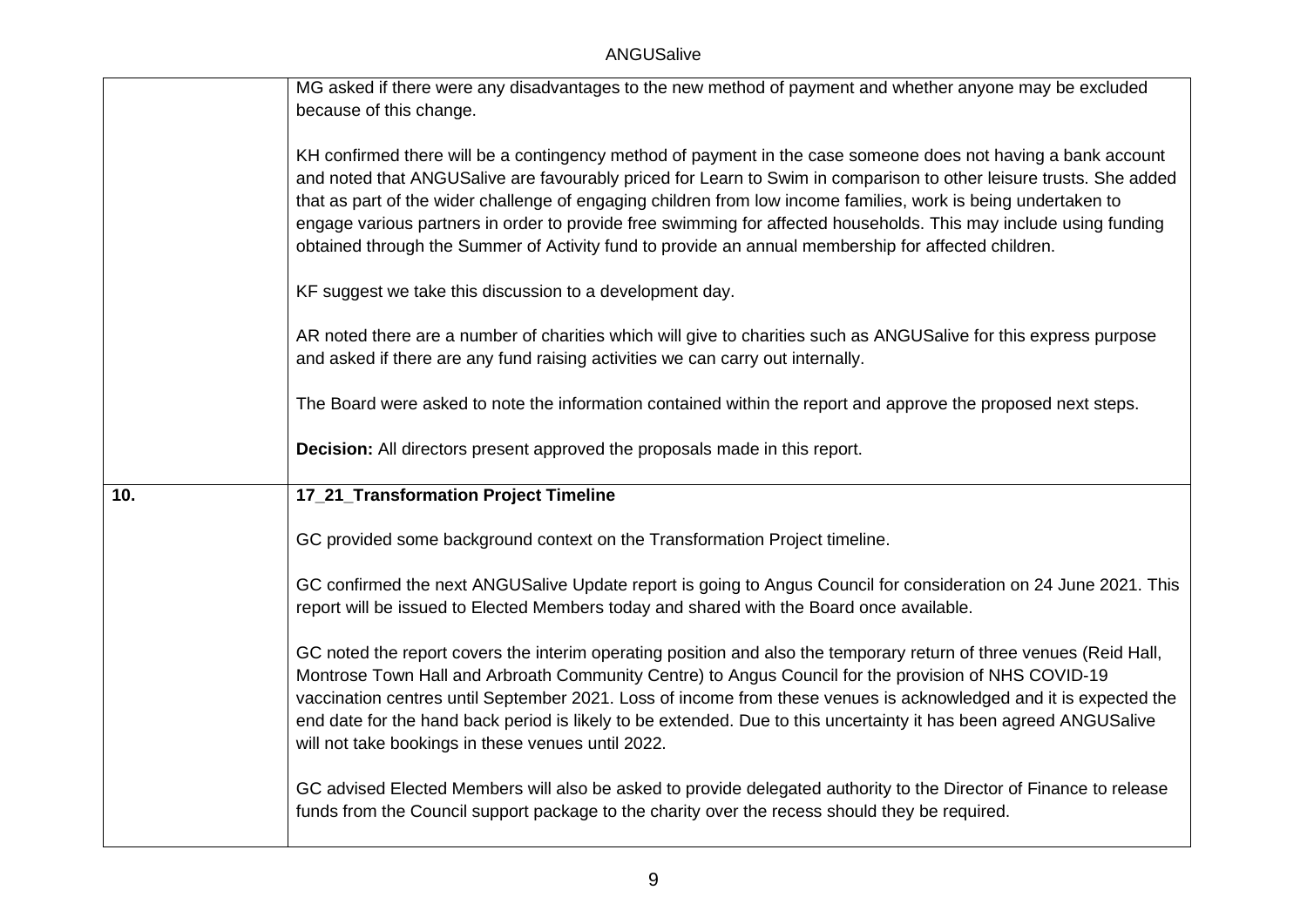|     | GC provided an overview of the Transformation Project timeline along with some key milestones of where we should                                                                                                                                                                                                                                                                                                                                       |
|-----|--------------------------------------------------------------------------------------------------------------------------------------------------------------------------------------------------------------------------------------------------------------------------------------------------------------------------------------------------------------------------------------------------------------------------------------------------------|
|     | be in order to get the updated position ready for April 2022. He noted that while this is the end of the first phase, it is                                                                                                                                                                                                                                                                                                                            |
|     | short term and more work is required to establish medium- and long-term goals.                                                                                                                                                                                                                                                                                                                                                                         |
|     | GC added that ongoing recovery from COVID-19 is a key risk and workstream proposals need to be available by<br>September 2021 and the ANGUSalive business plan, which is a key part of governance procedures, should be<br>drafted to share with Angus Council during October 2021. Angus Council legal team will provide support to get new<br>Services Specification but from an ANGUSalive Board perspective, we may need independent legal advice. |
|     | KF asked if the Transformation Project could be included in Development Day and noted the good partnership<br>working between ANGUSalive and Angus Council on this project.                                                                                                                                                                                                                                                                            |
|     | BD added this is a fluid situation and initially based against status-quo, but it is becoming clearer that there will be a<br>much longer-term recovery period and Covid will continue to have an impact for the foreseeable future.                                                                                                                                                                                                                   |
|     | ACTION: GT to add the Transformation Project to the agenda for the Development Day.                                                                                                                                                                                                                                                                                                                                                                    |
|     |                                                                                                                                                                                                                                                                                                                                                                                                                                                        |
| 11. | 18_21_Creche Review Progress Report                                                                                                                                                                                                                                                                                                                                                                                                                    |
|     |                                                                                                                                                                                                                                                                                                                                                                                                                                                        |
|     | KH noted the Creche Review has concluded. She confirmed we have successfully redeployed six of the nine affected                                                                                                                                                                                                                                                                                                                                       |
|     | employees to suitable alternative roles in the charity on the same grade or higher. Employees have maintained or                                                                                                                                                                                                                                                                                                                                       |
|     | increased their hours, apart from one who requested to reduce their hours due to other commitments. Of the three<br>employees who took voluntary redundancy, two have also accessed their pensions through early retirement.                                                                                                                                                                                                                           |
|     | KH acknowledged the process had taken longer than originally scheduled due to unavoidable changes to the Service<br>Review Lead due to personal circumstances.                                                                                                                                                                                                                                                                                         |